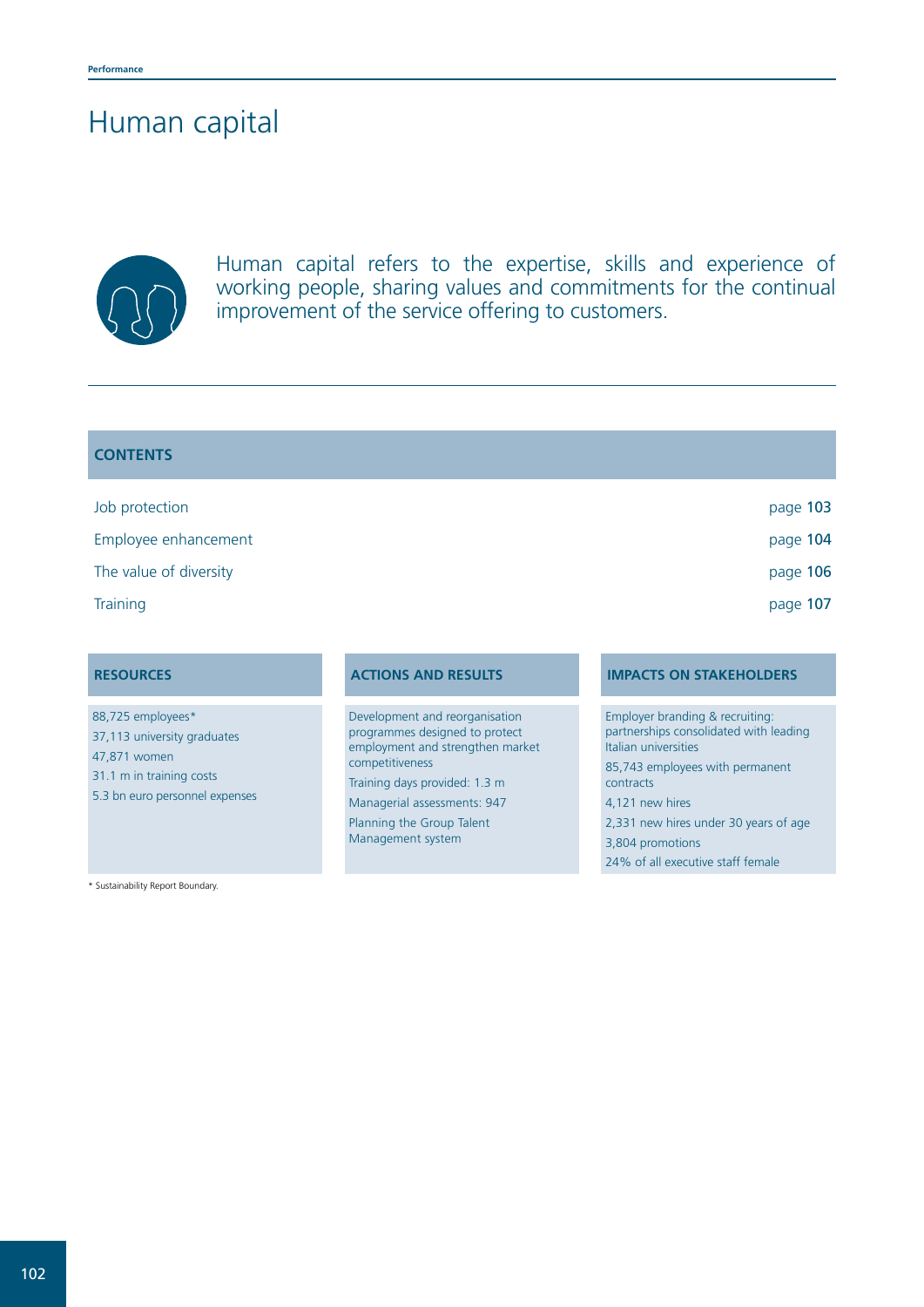# **JOB PROTECTION**

Employment is one of the priority areas in which a series of measures are adopted to motivate and engage people in terms of flexibility, efficiency and productivity. In 2016, the Intesa Sanpaolo Group had a workforce of 88,700, 46% men and 54% women. With 4,100 new hires, the turnover rate was -1.14%, compared to a turnover rate in 2015 of -1.36%.

To protect jobs, the Business Plan envisages the reemployment of 4,500 surplus personnel over the period 2014-2017; by the end of 2016 the process had been largely completed, with the proviso that the reemployment process can only be considered finalised once the economic and asset targets in the Business Plan are met.

#### **EMPLOYER BRANDING AND RECRUITMENT**

Partnerships with leading Italian universities were further strengthened in 2016 with regards to recruitment and employer branding, with new methods for engaging and selecting young talent. Through the Make It Real brand, the company attracted over 200 millennials, offering them experience of company business games on ground-breaking themes (Big Data - Blockchain, User Experience - Cognitive Computing, etc.) with in-house tutors over two consecutive days, at the end of which the most talented individuals were given a position in the company. Three Make It Real events were organised in conjunction with the Polytechnic and University of Turin.

On LinkedIn, Intesa Sanpaolo continued to strengthen its brand profile as an outstanding place to work both in Italy and abroad through a programme of editorial and communications activities for the recruitment drive.

Tried and tested Employer Branding activities also continued with the aim of supporting students and graduates as they take their first steps in the world of work: career days, events and workshops, and scholarships for specialist master's degrees.

Overall, more than 50 initiatives were organised at universities and on Bank premises, in Italy and abroad, involving around 200 personnel as Employer Ambassadors, with 210 internships offered.

#### **SPECIAL PROJECTS**

With the aim of developing new areas of business, in line with the Business Plan, opportunities for new jobs were created and specifically selected projects launched in close collaboration with the business structures. With this in mind, and within the context of real estate brokerage, the creation of Intesa Sanpaolo Casa has seen the launch of personnel retraining for those showing interest in the project and a recruitment programme for real estate professionals with the aim of creating a network of over 200 staff throughout Italy.

The ICT Department, as part of a redesign of processes to develop digitalization and a multi-channel approach, has launched a challenging recruitment programme involving more than 550 new employees, including young and recent graduates and industry experts.

To strengthen and expand the Banca dei Territori Division, 100 young graduates were hired through a recruitment drive in the Online Branches at the centres in Turin, Milan, Padua and Naples.

# **MOBILITY WITHIN THE GROUP**

In 2016, the Group Internal Mobility Service, set up in 2015 to facilitate the management of mobility across divisions, functions and companies within the Group, is now fully operational and has reallocated about 400 people. To support the Direct Job Offering tool (mainly aimed at company projects with significant personnel requirements), the Job Posting tool was relaunched in 2016. The tool facilitates the posting of new job opportunities within the Group, allowing employees to apply of their own accord as positions are advertised by the company. Job Posting has helped to promote motivation and expertise within the Group by facilitating mobility across the Group and developing the internal labour market. In 2016, there were more than 1,700 applications for the 39 Job Posting campaigns.

#### **THE COMMITMENT TO THE DIFFERENTLY ABLE**

The diligent management of inclusivity practices regarding people with disabilities has gained recognition from Italy's leading national organisations and associations: in June 2016, Intesa Sanpaolo again received the Diversity & Inclusion Award Diversita-lavoro, given to companies that promote policies to provide work for people with disabilities, aiming at developing talent and skills. In addition, two projects were undertaken in conjunction with universities and associations that involved 12 visually impaired and blind employees and external collaborators.

### **YOUNG PEOPLE AND THE WORLD OF WORK**

#### **Alternating school and work**

The law called La Buona Scuola ("the good school") introduced the requirement for an alternating school and work programme during the final three years of secondary education, with at least 200 training hours for secondary school students and at least 400 hours for students at technical/vocational colleges.

In the last four months of 2016, Intesa Sanpaolo launched a three-year course of increasing complexity, adapted for students at secondary schools and at technical/vocational colleges, providing an understanding of the world of work and that, over the three years, fully meets the legal requirements. The pilot involved 16 educational workshops for third-year students held in squares in Milan, Turin and Florence (9 for secondary schools and 7 for technical/vocational colleges), attended by a total of 298 students.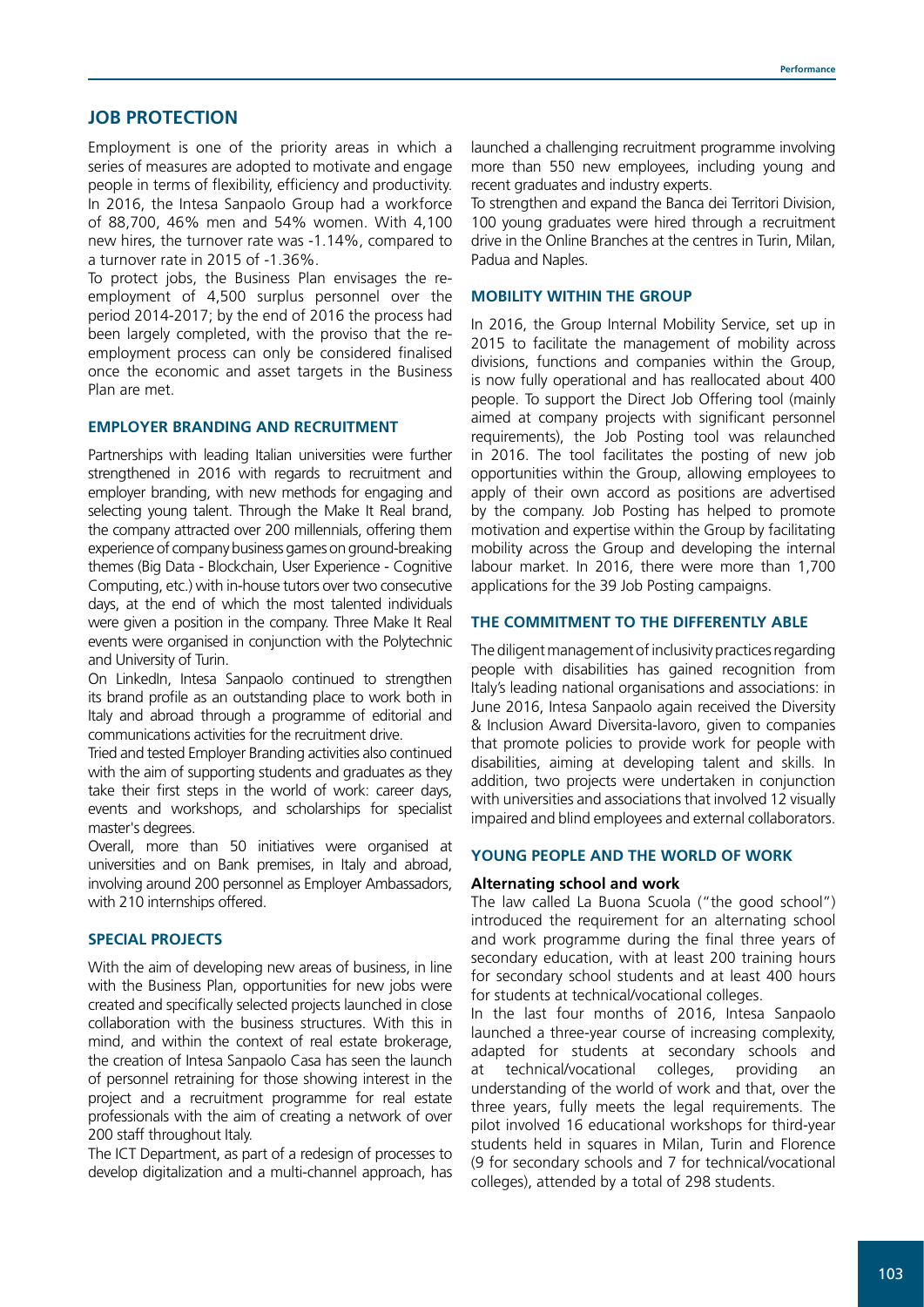A memorandum of understanding is currently being formalised with the Italian Ministry of Education to officially launch the partnership in 2017 and extend it to other cities across Italy.

#### **Soft skill lab**

In 2016, under the "#My Place in the World" initiative, the partnership continued between the Training Department and the Museum of Saving in Turin with a series of workshops for senior school students on communication, teamwork, assertiveness and conflict mediation.

# **EMPLOYEE ENHANCEMENT**

Employee enhancement, motivation and strengthening a sense of belonging are identified in the Business Plan as key factors for achieving strategic Group targets. Drawing on the inspiration behind LECOIP, investment plans that in 2018 will allow people to benefit from sharing the value created by the Business Plan, a significant commitment has been made regarding actions and processes to drive the engagement and motivation of people, developing real opportunities to build merit, professionalism and skills. Value has also been created through a system of industrial relations that maintain social cohesion and develop innovative and sustainable solutions focused on developing the supplementary welfare system for employees and their families. Finally, we continued to invest in ongoing training, focusing on important projects to support the Bank's strategic decisions.

#### **DEVELOPMENT PLATFORMS AND INITIATIVES**

#### **On Air**

Again in 2016, professional management and development at the Intesa Sanpaolo Group were facilitated by the "On Air" platform, which promotes personal motivation through a structured process involving making a statement about one's experience and abilities and signing up for professional growth and development.

Additionally, in the Banca dei Territori Division, the "skills census", was relaunched, involving two steps: self-evaluation in the first, and the manager's evaluation in the second.

This skills survey enables the identification of the mix of skills available in each organizational unit, the setting up of targeted training materials and assistance with professional development choices, as envisaged by the Accordo Integrativo (Supplementary Agreement) in 2015. In 2016, there were 19,219 applications (9,851 women and 9,368 men). In response to the changing demands and the emergence of so-called new trades, and thanks to the mapping of expertise, skills, motivation and aptitude made available by On Air, the Direct Job Offering process continued,

allowing targeted job search campaigns based on the nature of the open positions and skill requirements in the Company. An internal job market approach has created opportunities and space for growth across the Group for interested and motivated employees. There were 730 applications in 2016.

#### **Managerial Development**

In 2016, Intesa Sanpaolo established new guidelines on managerial assessment that identified two types of assessment: the Manager of Managers level for internal positions of responsibility over other Heads and Area Managers; and the Manager of Professionals level for positions of responsibility over Professionals and/or Branch Managers, focused on the application of a dedicated competency model adapted to the complexity of the managerial challenge. In Italy, during the year, managerial assessments were held involving more than 661 people.

The Corporate and Investment Banking Division continued with the individual development programme for to all managers (Thorough Managerial Feedback), involving about 110 managers (92 men and 18 women).

A Managerial Assessment project was also conducted at the International Subsidiary Banks, primarily targeted at second line managers, with a total of 286 managers (174 men and 112 women). The aim of the project was to highlight the target population's compliance with the new Group managerial expertise model and define development initiatives in line with the improvement areas underlined by the assessment at both individual international bank and crosscountry level. In line with the action taken in Italy, and in order to support managerial development locally, a tool, known as International Consequence Management, was extended to the International Subsidiary Banks enabling the creation of courses on personal development to strengthen skills with the potential for improvement.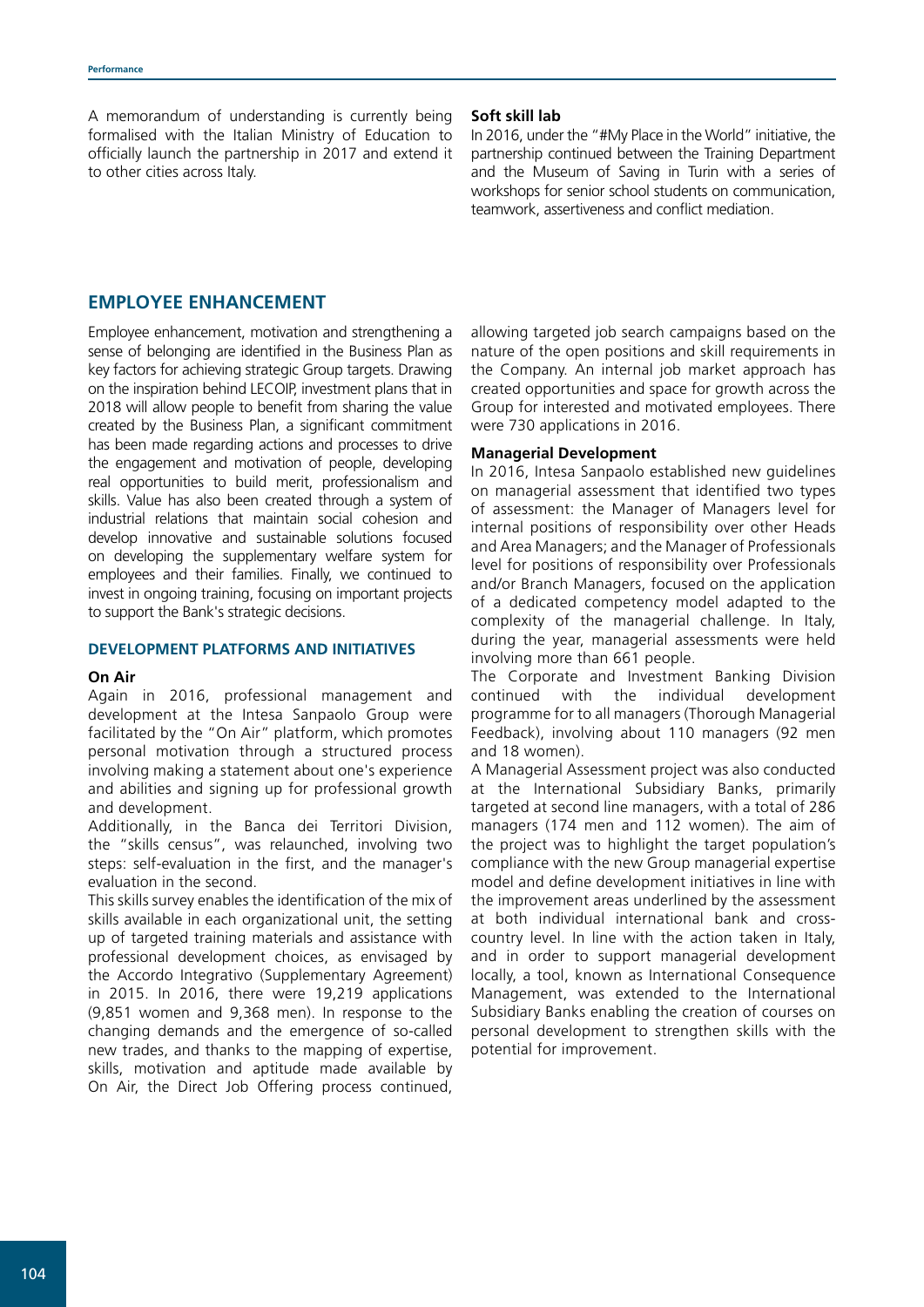### **Leadership Styles**

The aim of the "Feedback 180°" project is to strengthen leadership styles by entrusting people with responsibility and making them aware of prevalent styles in order to support managers in the development of their leadership approach and bring them in line with business challenges. In 2016, the project involved 455 people (354 men and 101 women). "Feedback 180°" involves an initial assessment of leadership actions and how these impact on corporate efficiency. This is followed by a look at the results and a discussion on the strengths and areas for improvement that emerged. The course then involves the definition of individual and group development and empowerment programmes, and monitors the changes and improvements achieved.

The International Subsidiary Banks Division has also prioritised the support for management in achieving business objectives and the enhancement of leadership quality, making it a distinctive feature. In this light, the "Excellence 360°" project was launched for all 41 managers at Head Office and for the banks' first managerial lines, including CEOs and deputies (118 individuals), a total of 159 participants (106 men and 53 women). "Excellence 360°" is a tool aimed at making participants aware of their leadership styles, highlighting strengths and areas for improvement and creating the conditions to implement a behavioural change that would enable improved performance. Specifically, the skills under assessment were divided into 4 areas: Business Orientation, Driving to Excellence, Crossfunctional Collaboration, and Managing People. The behaviours included in the feedback questionnaire were evaluated by the participant, by his/her line manager, and by 5 evaluators for each of the following categories: peers, employees and crossfunctional customers/suppliers, with each participant (about 2,700 in total) receiving feedback from 17 individuals. Questionnaire results were made into individual reports and given to participants by a senior consultant in a two-hour coaching session, in which the elements where development efforts should be focused were identified. By January 2017, all participants had received their reports.

#### **Performance Assessment**

The new "PerfoRmer 2.0" performance assessment system is based on qualitative performance indicators that are more concrete and in tune with the less technical language of employees. The indicators are expressed on a qualitative scale with five levels of effectiveness. A new assessment form for heads of individual structures is also available. Another new addition is "People Portfolio Management" which, through a matrix dedicated to the manager, correlates performance (final summary judgement) with leadership styles: the aim is to support and guide the managerial actions

of managers towards the issues of the development and growth of employees and to strengthen the importance of the dialogue between managers and staff, which is key to professional development. Performer 2.0 has been operational across the Group since January 2016 – apart from the International Subsidiary Banks that have an assessment system known as the "Global Performance System". The system is inspired by principles of impartiality, merit and the long-term sustainability of the results achieved, and aims to promote the dissemination of a performance culture based on the assessment and recognition of individual merit. In 2016, a project to implement the tool was launched with the aim of improving certain technical functionalities and making the system's methodology more flexible and more advanced, as well as facilitating the trickle-down of objectives.

### **TALENT MANAGEMENT PROJECTS**

#### **Intesa Sanpaolo International Talent Program**

In 2016, the focus was on completing the design and construction of the Group Talent Management System, which in 2017 will be devoted to implementing the first Intesa Sanpaolo International Talent Program, aimed at contributing to the development of part of the next generation of the Group's middle management.

The program is in line with some of the Business Plan's central objectives – including talent and leadership development, strengthening motivation and a sense of belonging – and is also one of the first talent management initiatives devoted to Group employees globally. It will also help to improve internal mobility management. The key points are: a structured selection process; an innovative training offering with a high level of professional and managerial specialisation; and tailor-made career paths with 3 mobility levels (inter-divisional, crossfunctional and international) specifically designed according to professional experience, aptitude and individual motivation.

The first phase will involve over 1,000 Group employees, invited to participate in a multi-stage selection process that will identify the first "class" of about 100-150 Talents, i.e. the first group of employees who will access the Programme during 2017. The medium-to-long-term goal is to involve 400-500 employees once the Programme is fully operational.

The initiatives include: courses (3 to 5 years) customized according to profile and aptitude; international experience (at least one year) in the various Group structures; specialised managerial training in English; mentorship programmes with Group senior managers.

To ensure high standards of quality and performance, the International Talent Program concludes with a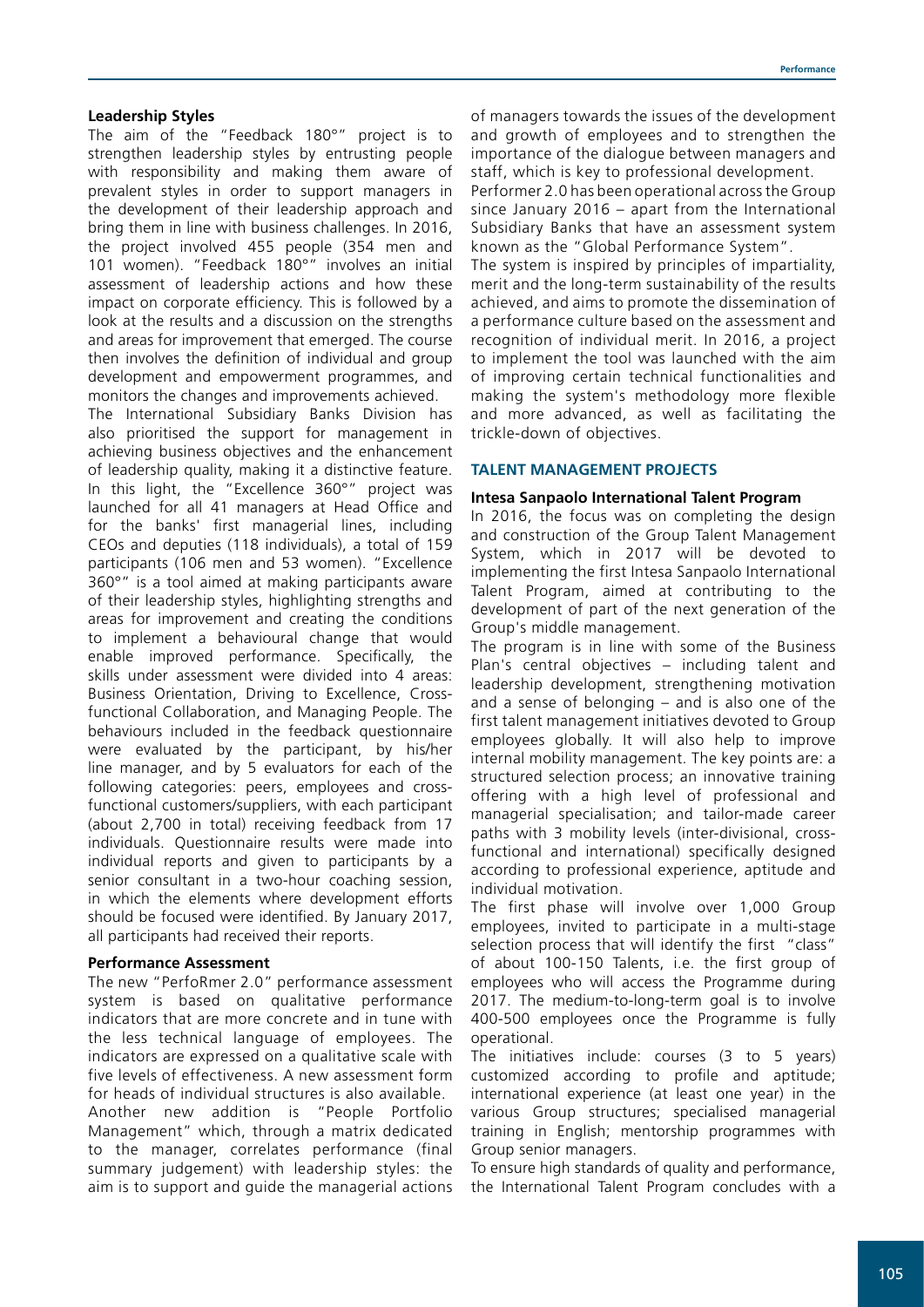monitoring and evaluation system via an IT platform. The assessment is annual and based on specific valuebased indicators to detect programme effectiveness in terms of business impact, participants' professional development and contribution to achieving objectives.

#### **International Career Paths**

Intesa Sanpaolo strives to develop and motivate its people through the creation of international and interdepartmental career paths. International mobility is therefore currently regarded as a strategic management tool both for the development of the skills and expertise of personnel and for the strengthening and consolidation of a common culture at Group level.

During 2016, regulations on mobility within the Group were revised, highlighting the important role of all actors involved.

# **FAIRNESS AND VARIABLE REMUNERATION**

Following the agreements reached in 2015, and as part of the of the second-level collective bargaining agreement, a union agreement was also signed in 2016 that provides for, in lieu of the Company Bonus and the Incentive System, a Variable Results Bonus (VRB) for personnel employed in Professional Areas and in the middle management category. The experimental

nature of the VRB was reconfirmed this year, as was the rationality in allocating bonuses to ensure recognition of the professionalism and commitment from each person in the Group towards realising the Business Plan. The Variable Results Bonus has three components:

 the base bonus, primarily designed to reward all Group employees for their collective contribution to achieving the results outlined in the Business Plan, as well as to support those with lower salaries as part of an internal equality policy. Given its "participatory" nature, the base bonus is independent of the contractual agreement and the professional role held or the seniority accrued;

• the additional bonus that recognises the contribution made to the results of the relevant department and varies according to the role or seniority and the professional category;

the excellence bonus, which rewards individual merit and the distinctive contribution made to achieving the team's results.

In light of recent changes to the regulatory framework, the Parties have identified various innovative tools that enable bonuses to be recognised in the form of welfare services (the so-called social bonus), building also on what has already been tried and tested within the Intesa Sanpaolo Group.

# **THE VALUE OF DIVERSITY**

Intesa Sanpaolo's approach continues to focus on inclusivity and non-discrimination. These values characterise all the various corporate projects and tools developed to improve the company's performance, promote talented women and contribute to the work-life balance of all Intesa Sanpaolo employees. It represents an informed approach to the management of diversity in the company, whether these differences relate to culture, age, gender or different abilities. Intesa Sanpaolo believes diversity is an asset. In 2016, the Group committed to defining targeted and collaborative actions to promote respect and appreciation of differences and to increase awareness, particularly among management, of the positive benefits of being an inclusive company, including in competitive terms.

The company workforce comprises an equal balance of male and female employees, with 46% men and 54% women. In line with this, the Group is committed and proactive on gender management issues.

The approach is primarily managerial and organizational, with ad hoc initiatives to enhance merit, facilitate a worklife balance, and support the return of employees after maternity/paternity leave and long absences.

The recognition obtained by the Group at national level in 2015 for the care with which it handles inclusivity practices regarding people with disabilities has given new impetus to proposals that, during 2016, were developed as part of the Welfare, Security and Sustainable Development Committee (a bilateral company/trade union body operating within the Group); attention was particularly focused on managing age diversity and the issues that the extension of professional working life can bring in terms of professional development and integrated welfare policy.

In this context, it is worth noting that the "Sexual orientation and identity diversity regulations" have been adopted, which require the relevant functions to define operating procedures, beginning with unions between people of the same sex, in registered partnership situations or situations regulated by legal systems recognised by the Italian system, to provide them with the benefits foreseen by company regulations or similar benefits, also offering paid casual leave to employees in same sex unions or registered partnerships. In 2016, the project "From gender balance to the leadership of difference" was launched, involving the Group's Divisions and main structures, with the aim of drawing up a Manifesto summarising Intesa Sanpaolo's approach to valuing gender difference, and of indicating the first measures to be implemented in 2017.

"Risorgimento al Femminile" (Women on the Rise) was an event over three evenings on the theme of women and employment, dedicated to the Group's female managers. The event was held at the Gallerie d'Italia and embraced art, history and business, as well as providing an important networking opportunity within and beyond the Group. The WorkHer project was also introduced at the event, a web platform for women entrepreneurs, of which Intesa Sanpaolo is a sponsor and partner. Intesa Sanpaolo is also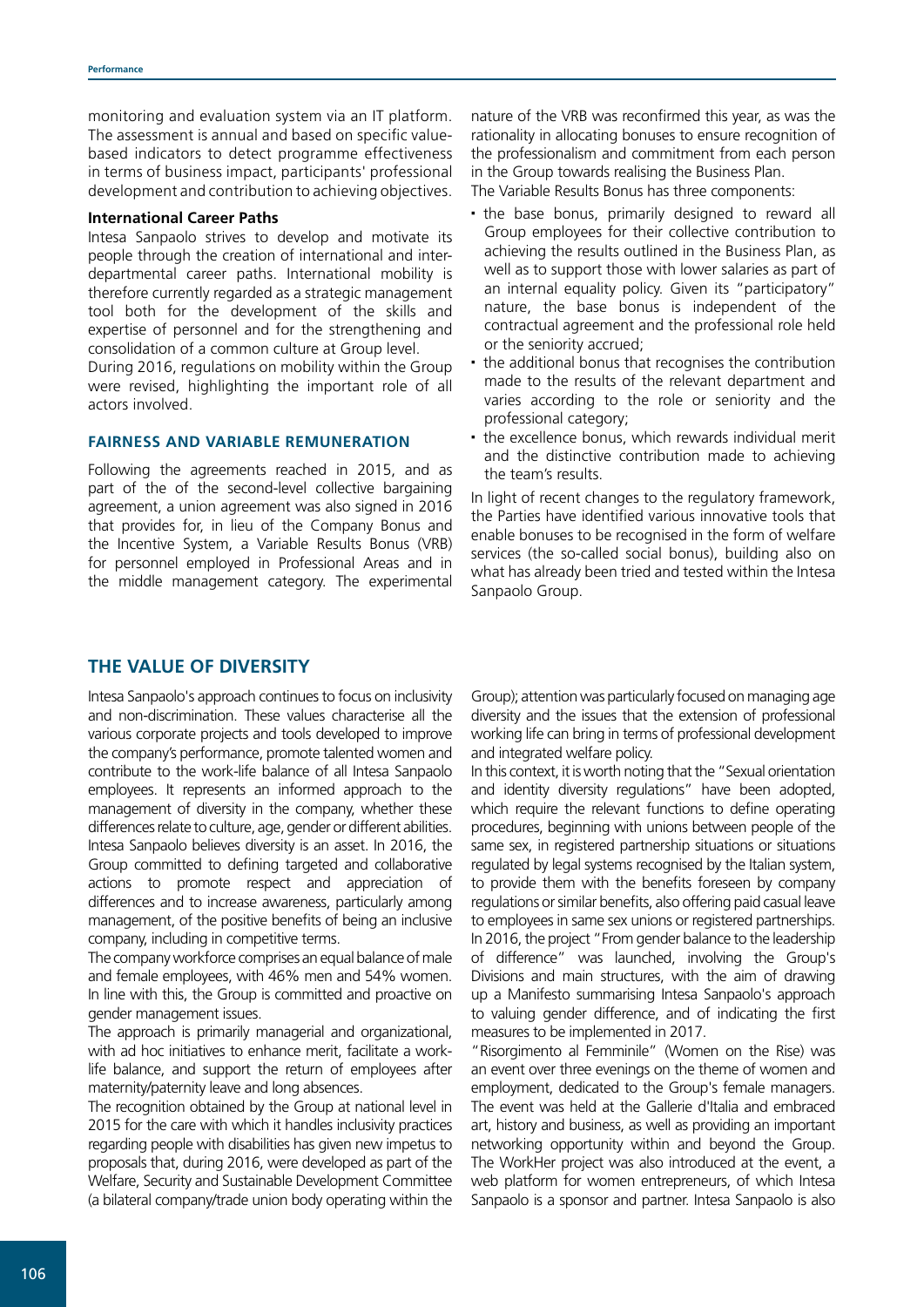a founding member and sponsor of Valore D (D Value), an association that promotes women's diversity, talent and leadership for the growth of companies and the country.

Group employees took part in various events, including female empowerment programmes and the forum "Il Tempo delle Donne" (Women's Time).

The partnership with "Valore D" also gave rise to two research programmes to identify best practices and positive leadership models both in Italy, among associated companies, and across Europe on a sample of companies from various sectors.

In October 2016, workshops were held on "The Leadership of Difference", genuine collaborative workshops on the theme of male and female experiences and views.

In support of equality and women's entrepreneurship, Intesa Sanpaolo promotes various initiatives and sponsors major awards, such as "The XXIX<sup>th</sup> Marisa Bellisario Award – Women Value Company 2017 – Intesa Sanpaolo", in conjunction with the Marisa Bellisario Foundation, for those who have particularly distinguished themselves in the field of gender equality. The prize will go to two Italian companies, one medium and one small, which have adopted practical and innovative policies and strategies to ensure equal opportunities for men and women and recognition in their careers.

#### **INCLUSIVITY AND DISABILITY**

As part of the project "Tutti in Formazione" (Training for All), courses for employees with visual and hearing disabilities were provided, using accessible training methods adapted to the type of disability. The courses focused on the company's most recent financial results and new collaborative work tools to enable everyone to contribute to business objectives. A total of 147 employees were involved, of which 86 had visual disabilities and 61 hearing disabilities.

# **TRAINING**

In 2016, in line with the Business Plan, training focused on updating the skills needed to strengthen the company's professional competence was accompanied by projects designed to support the development of the banking sector and customers' needs. Indeed, the Bank continued to invest in custom training initiatives aimed at strengthening the skills of all Group personnel. In 2016 began the task of defining the rationale, methods, tools and technologies for designing training courses organized as an "ecosystem of content accessible at any time and place" to support everyone in their daily activities and in their work.

The model favours digital channels with simple, fast and interactive engagement methods: the platform supports all learning and development methods by providing access to training content with an integrated multichannel approach (multi-format and multi-device). The design is realized through the Learning Factory, a new way of co-creating content through the direct and parallel involvement of all interested structures and end recipients.

# **A BANK AIMED AT SERVING HOUSEHOLDS AND BUSINESSES**

Many training initiatives have supported the development of the skills required to improve the quality of the service provided to Household and Corporate customers.

The project "Insieme per la Crescita" (Together for Growth) a change management program involving 38,000 employees and 4,200 branches, continues for the dissemination of behaviours and practices for exceptional service in the Banca dei Territori. The goal is to improve business results and the satisfaction of customers and employees through improved communication. The essential behaviours identified at the beginning of the programme by people from the network were communicated through

specific focus groups and video conferencing throughout 2016. The programme is supported by the online platform "Pro" for professionals from the network. In this initiative, the Pro platform supports participants in effectively implementing what they shared and learned, and collects stories of network achievements. There have been over 23,000 accesses on the platform in 2016.

Starting in November 2016, the behaviours identified, currently focused on macro activities conducted in branch – reception, transactional, relationships, development and management/coordination – are undergoing review through engagement activities across Italy. The behavioural review is designed to be the natural development of the programme to define each professional's contribution to the life of the branch and to the satisfaction of employees and customers. This work is carried out with the support of the Team of Change, personnel chosen by the Regional Departments to enable "Insieme per la Crescita" closer contact and greater presence in local communities. In 2016, several initiatives were launched:

- some devoted to individual professionals to share successful experiences and reflect on the value of communication (Area Managers Training), and focus groups to develop the role of coordinators as a guide and coach for Branch employees (Companies and Retail Coordinators' Meetings);
- others on cross-cutting themes, with the participation of Area Managers and Branch Managers of the 3 areas Retail-Personal-Business (Focus Group Collaboration).

Alternative communication tools were also used, such as the publication on PRO of the follow-up novel Ugo Robot, a comic-book story that recalls the importance of essential behaviours through the adventures of Ugo, Fred and Margherita. On average, each episode recorded over 6,000 visits to the platform.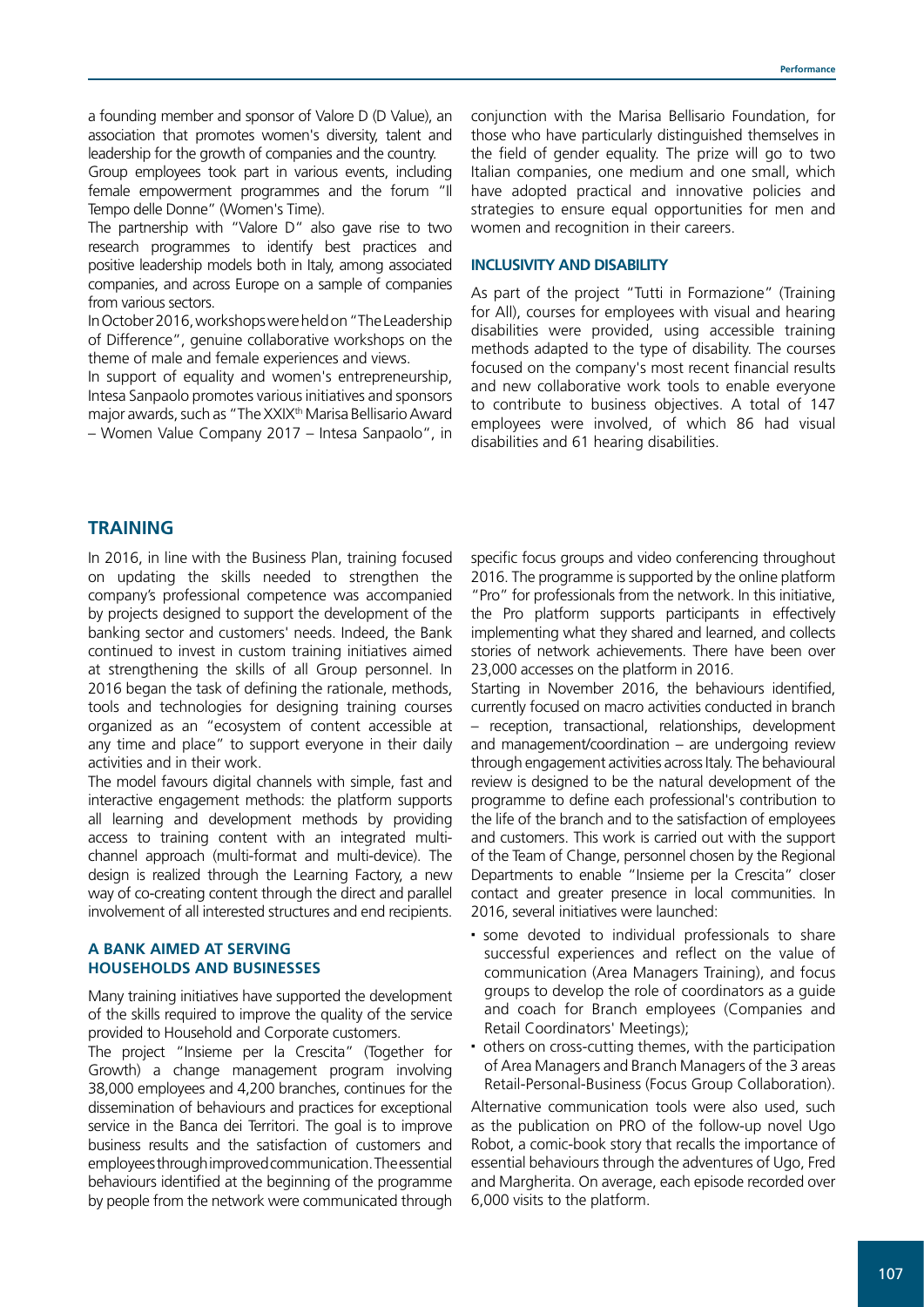Concerning the information on the programme's positive impact on the business, the customer satisfaction index (NPS - Net Promoter Score, see Social and Relational Capital) registered an improvement, both for retail customers (+1.7, from 7.6 in April/July 2016 to 9.3 in August/December 2016) and for personal customers (+2.1, from -0.8 in April/July 2016 to 1.3 in August/December 2016). There was also a 7% increase in the number of contacts and a 1% increase in the rate of converting meetings into success compared to 2015 (Retail and Personal areas cumulative data).

Again with a view to improving customer service, the Integrated Multi-Channel Approach project is designed to strengthen integration between branch activities and digital channels, and to offer customers new remote services and products. All the new instruments available were examined through specific online training lessons. A social learning platform then made it possible to widely disseminate the training content (making written communication more effective) and, through chats and social instruments, to share successful and widespread "multi-channel" experiences. There were over 1,000 hours of online training on the multi-channel approach. Within the Flexible Work project (see the chapter "The Quality of Life in the Company"), targeted training continued for all managers and employees involved in the trial. Half-day classroom sessions were provided for managers, as well as an online training initiative for other personnel based on mini training sessions, themed in-depth analyses and educasts (by the end of 2016, a total of 800 attendees for 100 man days).

In early 2016, in collaboration with Training, Managerial Development and Managers' School, the Insurance Division launched Insurance Academy, a permanent training, development and innovation platform dedicated to all employees who work in the insurance business. Insurance Academy follows the model of the Professional Academies already active in Intesa Sanpaolo and is aimed at strengthening professional skills and individual abilities for the optimal oversight of current and prospective roles.

The activities are grouped into three distinct areas:

- Skills: the strengthening of professional technical skills and of managerial and behavioural abilities;
- Development: development initiatives, including in relation to job rotation and internal mobility, while respecting the specific nature of individual structures;
- Factory: spreading a culture of innovation, including in conjunction with the Innovation Center.

The Insurance Academy is supervised by a Strategic Committee, which oversees alignment between the Division's strategic goals and the progressive roll out of initiatives, and by a Scientific Committee, which ensures the suitability and continual updating of content regarding job skills, focusing on the entire professional family in question and on new job trends. The Insurance Academy also has an internal faculty and operates in a network with teachers from the best specialist

universities and schools.

In 2016, the first nine Area Skill professional technical modules were activated, in accordance with the priorities identified by employees in focus groups conducted at various Division sites.

# **VIVIDIGITALE - DISSEMINATING DIGITAL CULTURE**

The growing digitisation of customer interaction, a process that has been ongoing for some time in all sectors, calls for new service models and an important evolution in the role of the Bank. To support these goals, it is necessary to invest in the ongoing development and improvement of the digital skills of our people and customers. To this end, a series of "Vividigitale Day" (Live-digital Days) were held, 13 meetings with 150 customers to discuss new technologies and channels and introduce them to the Bank's digital products and services.

# **BIG DATA ACADEMY**

Big Data refers to high volumes of information by which areas of improvement trends are revealed within the entity that can help in analysing potential external markets. The Big Data Academy is an advanced training course, distinctive and exclusive to Intesa Sanpaolo, for building, strengthening and supporting the development of skills in this area, and one of the initiatives envisaged by the 2014-2017 Group Business Plan. Over the coming years, coordinating such information sources will increasingly provide an important competitive advantage for companies that invest in this area.

During 2016, four out of the eight planned modules were delivered, with a total of 69 attendees and 4,230 man-hours of classroom training.

# **THE CULTURE OF RISK**

The culture of risk governance and of the control system has strategic importance and occupies an increasingly important position on the company's scale of values. In 2016, more than 24,000 employees participated, with about 18,000 hours of training delivered. The initiative does not only cover company functions dedicated to monitoring this area, but involves the entire company. To spread this culture and increase the awareness of these issues, various training initiatives were planned with the aim of involving all the company employees in a gradual and targeted way. The initiatives are supported and enhanced by a special section dedicated to risk awareness and control systems on the Regulatory Training portal. Alongside the permanent training offering, employees of the various Bank structures were involved in over a hundred custom projects. Multiple managerial and behavioural themes were addressed, including, for example: business collaboration, leadership, teamwork, ageing, managing complexity, wellbeing and resilience.

In 2016, "Dimensione Impresa" continued, a modular